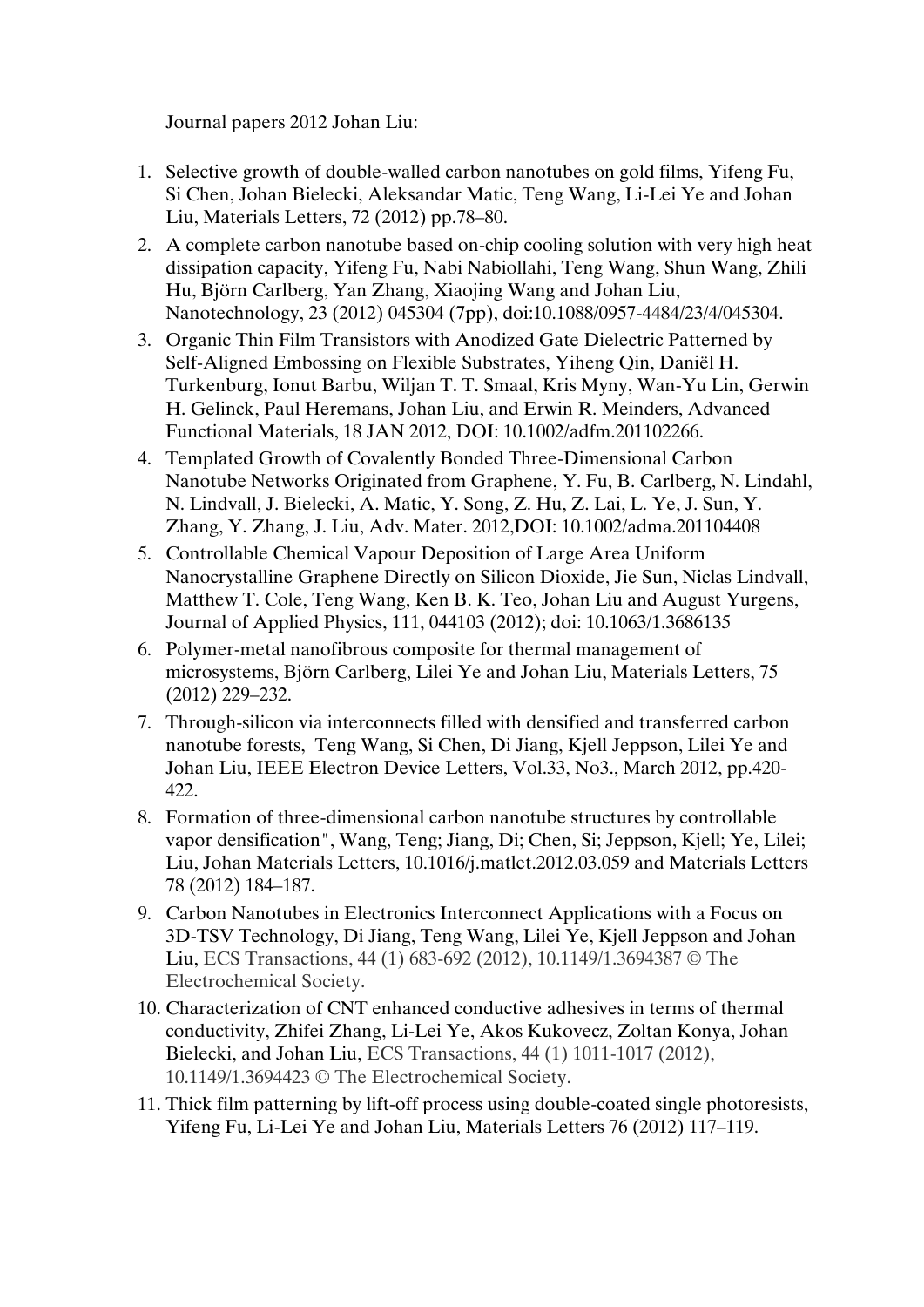- 12. Surface Characterisation of Oxygen Plasma Treated Electrospun Polyurethane Fibres and their interaction with Red Blood Cells, Carl Zandén, Marina Voinova, Julie Gold, Daniel Mörsdorf, Ingolf Bernhardt and Johan Liu, European Polymer Journal 48 (2012) 472–482.
- 13. Low Partial Pressure Chemical Vapor Deposition of Graphene on Copper, Jie Sun, Niclas Lindvall, Matthew T. Cole, Koh T. T. Angel, Teng Wang, Ken B. K. Teo, Daniel H. C. Chua, Johan Liu and August Yurgens, IEEE TRANSACTIONS ON NANOTECHNOLOGY, IEEE TRANSACTIONS ON NANOTECHNOLOGY, VOL. 11, NO. 2, MARCH 2012, pp.255-260.
- 14. A method to integrate patterned electrospun fibers with microfluidic systems to generate complex microenvironments for cell culture applications, Patric Wallin, Carl Zandén, Björn Carlberg, Nina Hellström Erkenstam, Johan Liu, and Julie Gold Biomicrofluidics 6, 024131 (2012); [http://dx.doi.org/10.1063/1.4729747](http://link.aip.org/link/doi/10.1063/1.4729747)
- 15. Direct chemical vapor deposition of large-area carbon thin films on gallium nitride for transparent electrodes: a first attempt, Jie Sun, Matthew T. Cole, S. Awais Ahmad, Olof Backe, Tommy Ive, Markus Löffler, Niclas Lindvall, Eva Olsson, Kenneth B. K. Teo, Johan Liu, Anders Larsson, August Yurgens, and Åsa Haglund, VOL. 25, NO. 3, AUGUST 2012, pp494-501), IEEE TRANSACTIONS ON SEMICONDUCTOR MANUFACTURING, VOL. 25, NO. 3, AUGUST 2012, pp494-501
- 16. Detecting single molecules inside a carbon nanotube to control molecular sequences", Zhili Hu, Gustaf Martensson, Murali Murugesan, Yifeng Fu, Xingming Guo and Johan Liu, Appl. Phys. Lett. 101, 133105 (2012).
- 17. Formation of three-dimensional carbon nanotube structures by controllable vapor densification, Di Jiang, Johan Liu, Microelectronics engineering 103 (2013) 177–180.
- 18. Bioactive 3D cell culture system minimizes cellular stress and maintains the in vivolike morphological complexity of astroglial cells, Till B. Puschmann, Carl Zandén, Yolanda de Pablo, Frank Kirchhoff, Marcela Pekna, Johan Liu, and Milos Pekny, 7 Jan. 2013, Glia,DOI 10.1002/glia.22446.

Conference papers 2012 Johan Liu:

- 1. Dissipating Heat from Hot Spot Using a New Nano Thermal Interface Material, Shuangxi Sun, Wei Mu, Yan Zhang, Björn Carlberg, Lilei Ye and Johan Liu, Proceedings of the IEEE CPMT 2012 International Conference on Electronic Packaging Technology & High Density Packaging, August 13-16, 2012, Guilin, China, pp171-176.
- 2. TiO2 Nanoparticles Functionalized Sn/3.0Ag/0.5Cu Lead-free Solder, Manman Rui, Xiuzhen Lu, Si Chen, Lilei Ye and Johan Liu, Proceedings of the IEEE CPMT 2012 International Conference on Electronic Packaging Technology & High Density Packaging, August 13-16, 2012, Guilin, China, pp.203-207.